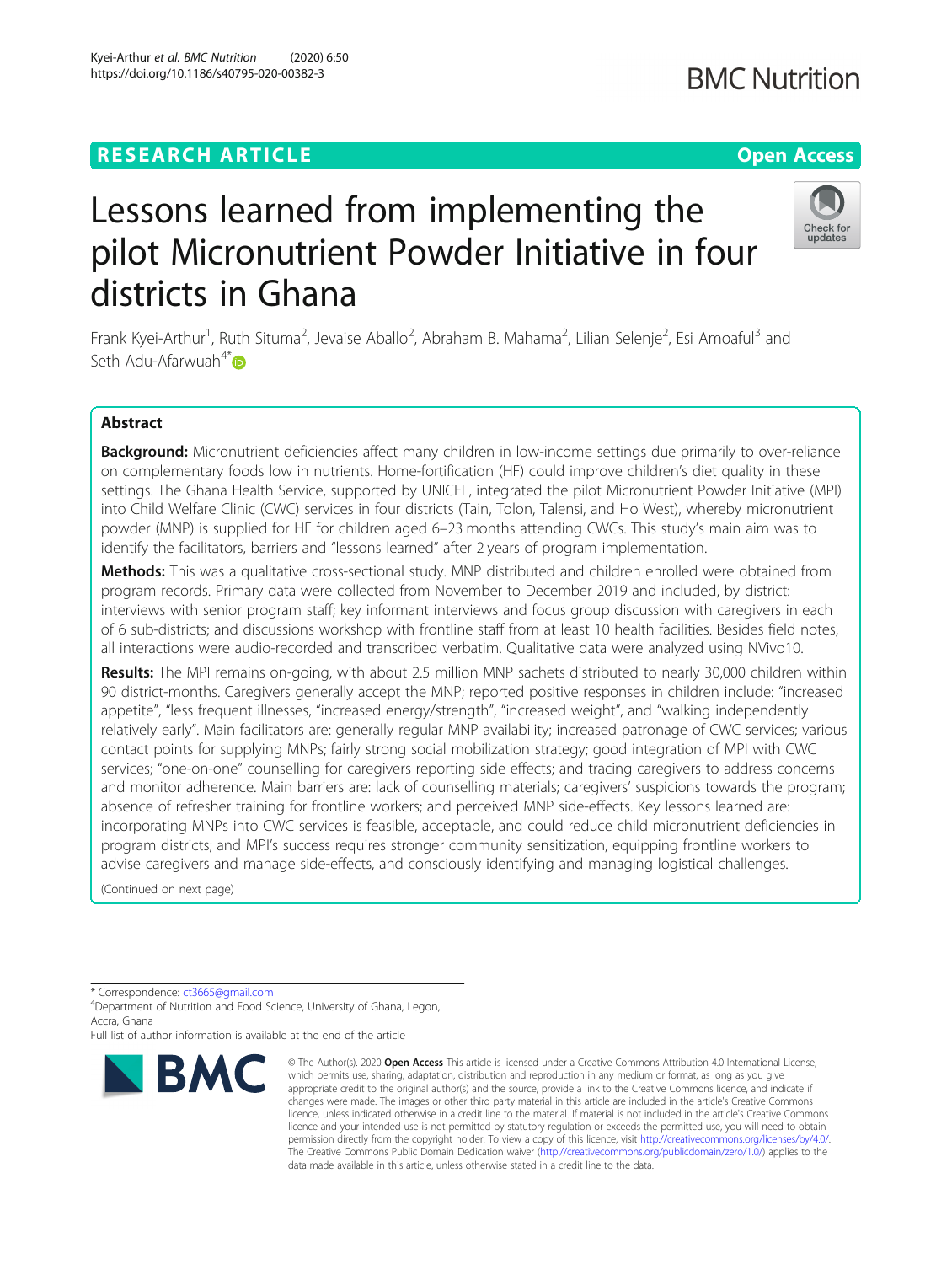#### (Continued from previous page)

**Conclusion:** Further research is needed to evaluate the effectiveness of the MPI in reducing micronutrient deficiencies among 6–23-months-olds in Ghana.

Keywords: Anemia, Micronutrient deficiencies, Micronutrient powder, Micronutrient powder initiative, Lessons learned

# Background

Anemia and micronutrient deficiencies in children are major public health problems in many low-and middleincome countries [\[1](#page-11-0)]. In 2017, an estimated 36% of children 6–59 months of age in Ghana were anemic, and about 22% had iron deficiency [[2\]](#page-11-0); higher anemia prevalence of 66% among children 6–59 months of age in Ghana was reported in 2014 [[3\]](#page-11-0). Anemic and/or micronutrient-deficient children may suffer from poor growth, impaired cognitive development, and increased risk of morbidity and mortality [[4\]](#page-11-0).

One reason for the high prevalence of anemia and micronutrient deficiency in children in Ghana is the dependence on complementary foods based on cereal paps low in nutrients [[5](#page-11-0)]. In such setting, home (point-of-use) fortification of complementary foods might be a pragmatic strategy for improving diet quality, and thereby treat and/or prevent anemia and micronutrient deficiencies in this vulnerable group. Home fortification has several advantages: it can be targeted to specific groups or households; be incorporated into the usual complementary diet without necessitating a major dietary modification [\[6](#page-11-0)]; and be used to deliver micronutrients to vulnerable groups in remote settings where fortified products are not affordable or available.

In late 2017, the Ghana Health Service (GHS), with the support of UNICEF, began implementing the Micronutrient Powder Initiative (MPI) in 4 districts across 4 regions of the country. This pilot program uses various routine health service contacts, particularly the monthly Child Welfare Clinics (CWCs) or growth monitoring and promotion sessions (GMPs), to supply mothers and caregivers of children 6–23 months of age with micronutrient powders (MNPs) for home (point-of-use) fortification of complementary foods for those children. This intervention is consistent with international efforts at combating micronutrient deficiencies [\[7\]](#page-11-0) and improving child nutrition, health, development and survival [\[8](#page-11-0)–[10\]](#page-11-0).

The use of MNPs to enrich the home-prepared foods for infants and young children is not new in Ghana. In 2001, MNPs containing iron and vitamin C were shown to be efficacious in the treatment of anemia in the Kintampo area  $[11]$  $[11]$  $[11]$ . Since then, the efficacy of MNPs have been investigated or demonstrated in several other randomized trials in Ghana [\[12](#page-11-0)–[15](#page-11-0)]. For reducing anemia and micronutrient deficiencies in young children, MNPs have been distributed in the context of pilot interventions in many countries [\[16,](#page-11-0) [17](#page-11-0)] such as Ethiopia [\[18](#page-11-0)], Mali [\[19](#page-11-0)], Peru [[20](#page-11-0)], Rwanda [\[21\]](#page-11-0), and Uganda [\[21](#page-11-0)].

In Ghana, complementary feeding counselling has been part of CWC sessions for decades, but the MPI is the first time the GHS has combined routine complementary feeding counselling with the use of MNPs delivered through routine health services in an attempt to improve micronutrient intakes and address anemia in children on a relatively large scale. While the program remains ongoing 2 years since its inception, the facilitators and barriers to its implementation have not been identified, neither have the lessons learned been documented. The inability to document program lessons learned in nutrition is often a major gap in developing countries. The objective of this study was to examine the MPI in the 4 districts in Ghana, with a focus to (a) describe the experiences of beneficiaries and implementers of the program, (b) document successful strategies used by the program implementers, (c) identify the facilitators and barriers to the program implementation, and (d) discuss the lessons learned.

# Theoretical framework

The theoretical framework guiding this study was the conceptual framework described by Siekmans et al. for the analysis of how MNPs could strengthen complementary feeding practices [[22\]](#page-11-0). According to this framework, MNP's potential to influence complementary feeding practices may be based on several components, key among which are the delivery of MNPs at the health facility and community levels and actions of mothers and caregivers towards adhering to MNP feeding recommendations at the household level. In this study, our intent was to investigate the implementation of the MPI at these two levels.

#### Methods

# The micronutrient powder initiative (MPI)

The ongoing pilot Micronutrient Powder Initiative (MPI) is being implemented in the Tain district (Brong-Ahafo region at the time the program began), Tolon district (Northern region) Talensi district (Upper East region), and Ho West district (Volta region). The Tain district is close to the Ghana border with La Côte d'Ivoire; its capital, Nsawkaw, is about 432 km north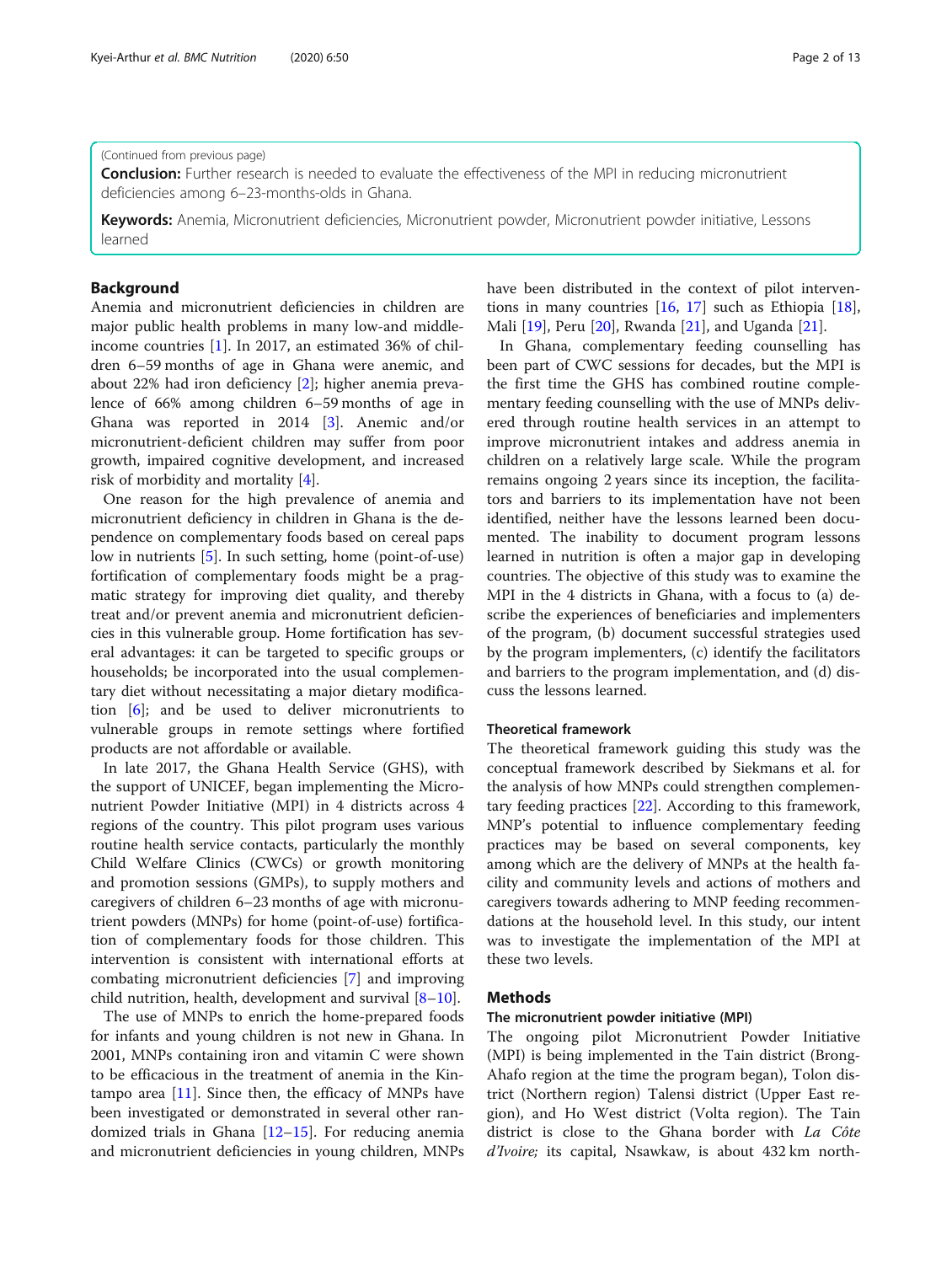west of Accra, the national capital. The capital of the Tolon district, Tolon, and that of the Talensi district, Tongo, are about 647 km and 800 km, respectively, north of Accra, while the Ho West district shares borders with the Republic of Togo, and its capital, Dzolo-Kpuita, is 175 km north-east of Accra. The total populations of the 4 districts range from about 73,000 in Tolon to 95,000 in Ho West [\(http://www.ghanadistricts.com/](http://www.ghanadistricts.com/)). In 2014, the anemia rates among children  $<$  5 years in the regions in which the districts are located were estimated at 63% for Tain, 82% for Tolon, 74% for Talensi, and 70% for Ho West [[3\]](#page-11-0).

The MNP being used in the MPI contains 15 micronutrients per 1 g sachet, including Vitamins A (400 μg RE), D3 (5 μg), E (5 mg TE), B1 (0.5 mg), B2 (0.5 mg), B3 (6 mg), B6 (0.5 mg), folic acid (90 μg), B12 (0.9 μg), C (30 mg), iron (10 mg), zinc (4.1 mg), selenium (17 μg), copper (0.56 mg) and iodine (90 μg) (DSM Nutritional Products Europe Ltd., CH – 4002 Basel). This composition is based on the World Health Organization (WHO) guidelines [[7\]](#page-11-0) providing generally one FAO/WHO Recommended Nutrient Intake, RNI (i.e. the daily recommended nutrient intake) for children 1–3 years [\[23](#page-11-0)]. Iron is present as encapsulated ferrous fumarate [[7,](#page-11-0) [24](#page-11-0)]. According to the product details at the UNICEF Supply Catalogue website [\(https://supply.unicef.org/s0000225.](https://supply.unicef.org/s0000225.html) [html\)](https://supply.unicef.org/s0000225.html), the MNP is odorless and off-white or slightly yellow, and has a bland taste so that it has a minimal impact on the taste, smell or color when mixed with food.

As part of each district's routine medical supplies, the MNPs are typically "picked-up" from the Regional Medical Stores, RMS (serving as the collection point) by the District Nutrition Officer (DNO) and deposited at the District Health Directorate (DHD) store, from where staff dispatched from the various health facilities (polyclinic, clinics, CHPS compound, etc.) collect the MNP. In some cases, the RMSs deliver the MNP to districts and health facilities via "scheduled delivery", but this happens less often. From each health facility, Community Health Nurses distribute MNP to mothers and caregivers at various contact points, for home (point-of-use) fortification of complementary foods for children 6–23 months of age. The main point for MNP distribution is the CWCs or GMPs held by the health facilities at various permanent (or "static") and mobile (or "outreach") locations, which children 0–59 months of age attend monthly. Another contact point for MNP distribution is the out-patient departments of the various health facilities.

The MNP distribution is done alongside the routine provision of complementary feeding counselling to all mothers and caregivers attending the CWC or GMP. As is written as well as illustrated pictorially on the sachet packets, mothers and caregivers receiving the MNPs for their 6–23 mo-old children are advised to give the child

1 sachet per day by mixing "the content of one sachet into a portion of solid or semi-solid food before serving". There is, however, no description or warning of side effects on the sachet packets, and therefore, it is conceivable that the Community Health Nurses delivering the MNPs would typically not warn mothers/caregivers of any possible side effects. Currently, there are no teaching aids or behavior change materials specifically developed for MNP distribution and consumption. Mothers are introduced to MNPs through infant and young child feeding (IYCF) counselling given using the Ghana Ministry of Health IYCF counseling cards [\[25\]](#page-11-0). These counselling cards encourage the commencement of complementary feeding of infants at 6 mo of age; provision of a variety of foods that are easy for infants to eat or swallow; assisting infants to eat complementary foods through coaxing but not forced feeding; and ensuring hygiene [[25](#page-11-0)].

Within the communities, MNP consumption is monitored by Community Health Nurses and Community Health Workers (trained low level cadre of health workers recruited from the communities where they live) [[26\]](#page-11-0) through routine home visits for delivering basic preventive and curative services at the household level, under the Community-based Health Planning and Services (CHPS) system [[26](#page-11-0), [27\]](#page-11-0). A child may stay in the MPI program for a maximum of 18 months. In the GHS' approach, each child receives 30 sachets of MNP each month for a period of 3 months, followed by 3 months of not receiving any MNPs, and the cycle is then repeated until the child is 24 months of age. According to available guidelines [\[28\]](#page-11-0), the target is to give 90 sachets of MNPs generally containing one RNI for each micronutrient over a period of 6 months, but the exact frequency of distribution (eg. all 90 sachets at once every 6 months or 30 sachets every other month, etc.) depends on programmatic feasibility [[28\]](#page-11-0).

Through the health facilities, the GHS uses such activities as local radio discussions, meetings with local chiefs and opinion leaders, and community durbars to sensitize communities to the MPI. UNICEF supplies the MNPs to the GHS, as well as provides various logistical and operational support capabilities, such as the training of GHS staff involved in the program implementation, and the supply of registers to track MNP acquisition and distribution.

# Lessons learned study design and data collection

This was a qualitative cross-sectional study. During a 2 month period from November to December 2019, data were collected from each of the 4 districts as follows: secondary data on the quantity of MNP sachets received and number of children 6–23 months of age enrolled into the MPI since the beginning of implementation were obtained from the DNO who kept those records as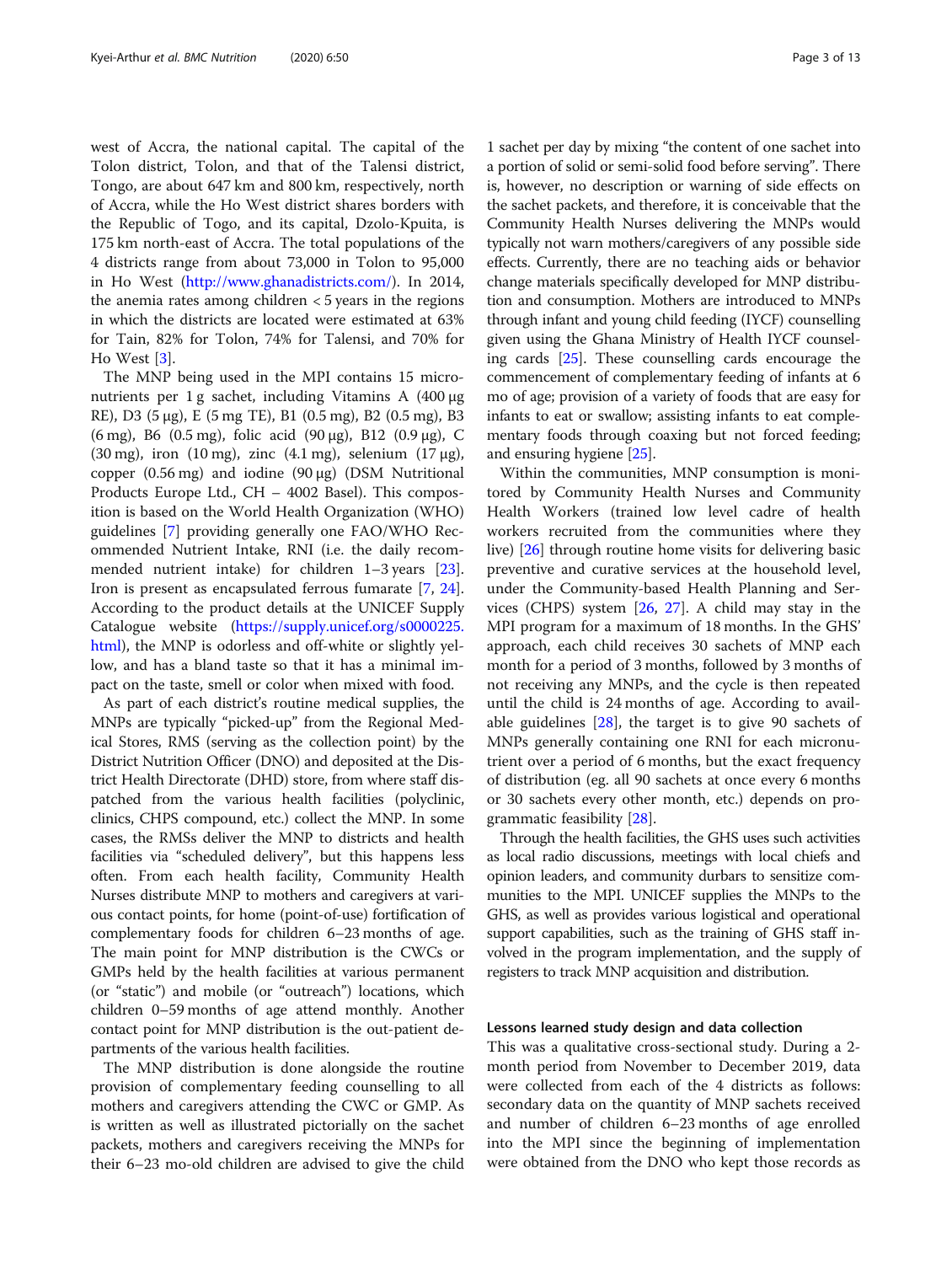furnished by the health facilities. Next, primary data were collected from 3 sources:

First, interviews were held with at least 5 GHS staff overseeing the MPI implementation, including the DNO (who was responsible for managing the program at the district level) and nurses from the major health facilities distributing the MNPs. Using a semi-structured questionnaire with open-ended questions (Supplementary file [1](#page-10-0)), information collected included: observations or experiences gained from the program implementation, including challenges or barriers encountered; successful strategies used in the implementation; and lessons learned.

Second, key informant interviews (KIIs) and focus group discussions (FGDs) were conducted with mothers and caregivers who had a previous or current direct experience with feeding MNP to their infants 6–23 months of age. In each of 6 sub-districts within each district, 2 mothers or caregivers serving as key informants were selected to participate in individual KIIs, and up to 10 mothers and caregivers were selected to participate in a FGD. With the help of GHS staff involved with the program implementation in each sub-district, participants were selected for the KIIs or FGDs if they were believed to have considerable knowledge about the MPI and the attitudes of women in the communities towards MNP acceptability and consumption. Semi-structured questionnaires and interview guides prepared for the KIIs (Supplementary file [2](#page-10-0)) and FGDs (Supplementary file [3](#page-10-0)) solicited information related to the MPI, including mothers' and caregivers' observations or experiences participating in the program and what they had observed about the impact of MNP consumption in their children. It was unknown if any of the KII and FGD participants had purposely stopped feeding MNPs to their children for any reason, given that these participants were from among the list of mothers and caregivers recorded by the CWCs to have previously received, or were currently receiving, MNPs. The GHS staff had no list of those who had refused to try feeding MNPs to their children, and therefore there was none of such participants in the study.

Third, a discussions workshop was conducted in each district, in which at least one frontline staff member from each of 10 health facilities across the district participated. This workshop was used, first, to gather additional information about the MPI not yet captured in the prior interviews with program managers, KIIs and FGDs, and second, to allow the participants to validate, wherever possible, the information already collected through the interviews, KIIs and FGDs. Specific areas discussed at the workshop included those areas covered in the interviews with GHS staff overseeing the program implementation (Supplementary file [1](#page-10-0)).

In addition to the field notes taken, the interviews and discussions were audio-recorded and later transcribed verbatim. The interviews and workshop discussions with staff of GHS were held in English, whereas the KIIs and FGDs were held in the local languages before being translated into English. Ethics approval for this study was obtained from the Ghana Health Service Ethics Review Committee. Permission to interview the GHS staff was obtained from the Director, Family Health Division, Ghana Health Service.

# Data analysis

The secondary data on quantities of MNPs received and the number of children enrolled into the MPI in each district were summarized using appropriate descriptive statistics. Transcripts and filled questionnaires were cleaned and imported into NVivo10 for analysis (QSR International, Melbourne, Australia). These data were analyzed using thematic analysis approach [[29\]](#page-12-0). All transcripts and open-ended questions in the questionnaire were read in order to understand the data and to identify emerging codes and themes. The organizing themes focused on aspects of the MPI including (a) experiences of beneficiaries (mothers and caregivers) enrolled in the program, (b) experiences of program implementers (staff of GHS), including major challenges to program implementation and successful strategies used, and (c) suggested recommendations from beneficiaries and program implementers. The main experiences, challenges to program implementation, and strategies used were summarized, along with quotes from participants, for clarification and support. In all cases, quotes from multiple data sources (key informants, FGD panelists, and/or health workers) were presented showing triangulation of results, to support the conclusions. The facilitators (factors promoting the implementers' ability and willingness to execute the program successfully, and mothers' or caregivers' ability and willingness to accept and utilize the program as promoted) and barriers (factors militating against successful program implementation or uptake) were also summarized.

# Results

Table [1](#page-4-0) shows the summary statistics from the secondary data, along with background details on the primary data collected, by district. At the time of data collection, about 2.5 million sachets of MNP had been received in the 4 districts in a period totaling 90 district-months since the program's beginning, and nearly 30,000 children 6–23 months of age consisting approximately the same number of males as females had been enrolled to receive the MNP. Ho West received the highest amount of MNPs, followed by Tain district, and then Talensi district. With respect to the number of children enrolled into the MPI, Tain district had the highest number of children, followed by Tolon, while Ho West had the lowest number of children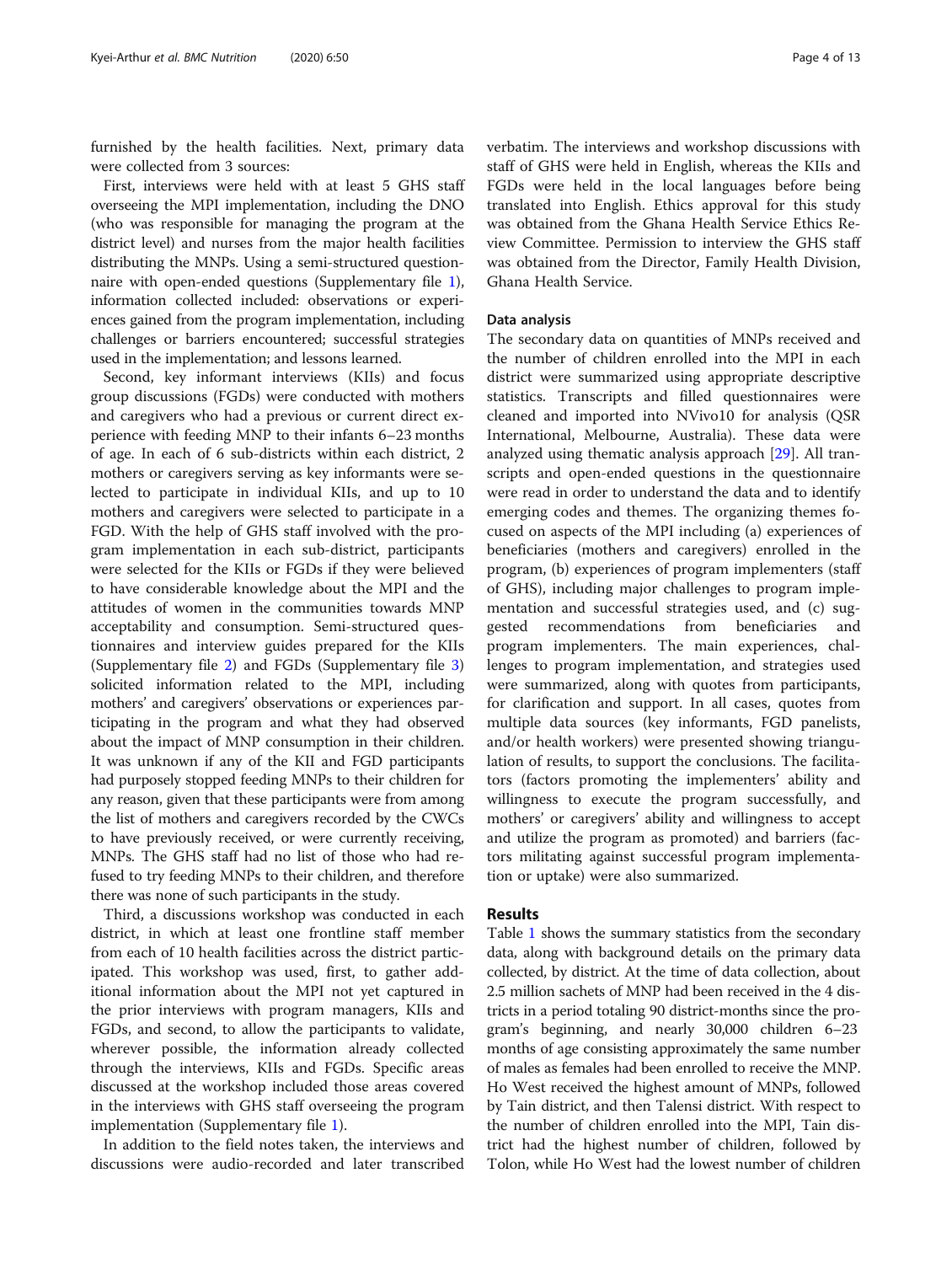<span id="page-4-0"></span>Table 1 Summary of secondary data and details of primary data for the 4 MPI districts collected during a 2-month period from November to December 2019

|                                                                 | Tain district | Tolon district | Talensi district | Ho West district |
|-----------------------------------------------------------------|---------------|----------------|------------------|------------------|
| Secondary data on MNP received and distributed <sup>a</sup>     |               |                |                  |                  |
| MPI start-date                                                  | Oct 2017      | Jan 2018       | Dec 2017         | Jan 2018         |
| Total MNP sachets received by health facilities                 | 648,850       | 409,000        | 623,900          | 706,400          |
| Number of children 6-23 months ever enrolled<br>to receive MNPs | 11,023        | 8171           | 6225             | 4295             |
| Male                                                            | 5588          | 4100           | 3109             | 2106             |
| Female                                                          | 5435          | 4071           | 3116             | 2189             |
| Primary data participants and audio recordings                  |               |                |                  |                  |
| Ghana Health Service staff interviewed <sup>b</sup>             | 5             | 5              | 5                | 5                |
| Key informant interviews (KIIs) completed <sup>c</sup>          | 12            | 12             | 12               | 12               |
| Focus group discussions (FGDs) completed <sup>c</sup>           | 6             | 6              | 6                | 6                |
| Participants of discussion workshop <sup>d</sup>                | 10            | 10             | 10               | 10               |
| Hours of key KII audio recordings                               | 9.0           | 8.9            | 9.2              | 10.1             |
| Hours of FGD audio recordings                                   | 7.5           | 7.8            | 7.8              | 8.5              |
| Hours of discussion workshop audio recordings                   | 2.3           | 1.7            | 1.4              | 2.5              |

<sup>a</sup>Data were from available records obtained from District Nutrition Officer

**EStaff overseeing the program implementation, including the District Nutrition Officer and nurses from the major health facilities distributing the micronutrient** powder (MNP)

.<br><sup>C</sup>Mothers and caregivers who had previous or current direct experience with feeding children with MNP; they were selected if they were believed to have considerable knowledge about the Micronutrients Powder Initiative (MPI) and the attitudes of women in the communities towards MNP acceptability and consumption

dOne staff member from each of 10 health facilities implementing the MPI

enrolled given, in part, that Tain district was the first and Ho West was the last to start the program. The same number of participants across the 4 districts took part in the KIIs, FGDs and discussion workshops. On average, the number of hours of audio recordings collected per district was more than 9 h for the KIIs, nearly 8 h for the FGDs, and about 2 h for the discussions workshop.

#### Main experiences of mothers and caretakers

In general, caregivers reported that they accept the MNP for their children because they believe this supplement has health benefits. The caregivers reported having observed many positive impacts of MNP consumption in their children, including: weight gain; lower frequency of illnesses (e.g. diarrhea); increased appetite (in a positive sense), strength and energy; more regular bowel movements; and being able to walk independently relatively early compared with other siblings. A few of the quotes from caregivers as well as from a health worker are:

"My child's weight was always low every time I took her for weighing, but after I gave her some of the MNP, her weight is always increasing" (FGD5, Adamu, Tain District).

"My child initially did not like eating but after receiving and administering the MNP to him, it has boosted his appetite to eat." (KII7, Yagzore, Talensi District).

"Some [mothers] testified and my wife also testified that it helps the children to walk sooner than usual" (Male, Ghana Health Service Staff, Tain District).

Some caregivers were, however, reportedly skeptical about the MNPs being effective, particularly when the supplement was first introduced, while others reportedly refused to feed the supplements to their children or dropped out of the program because of what they think are side-effects of MNP consumption. This situation is shown by quotes from a key informant, a FGD panelist, and a GHS staff.

"They think that the powder will not be effective so when they take the powder, they don't take good care of it. They just use it anyhow, and some also say the child is not taking it but for some of us, our children are eating it" (KII2, Debibi, Tain District).

"When I added it to the koko [porridge], I realized my child had [frequent] stools. When I didn't give it to the child the next day, I realized my child had passed the stool again, so I stopped giving it to my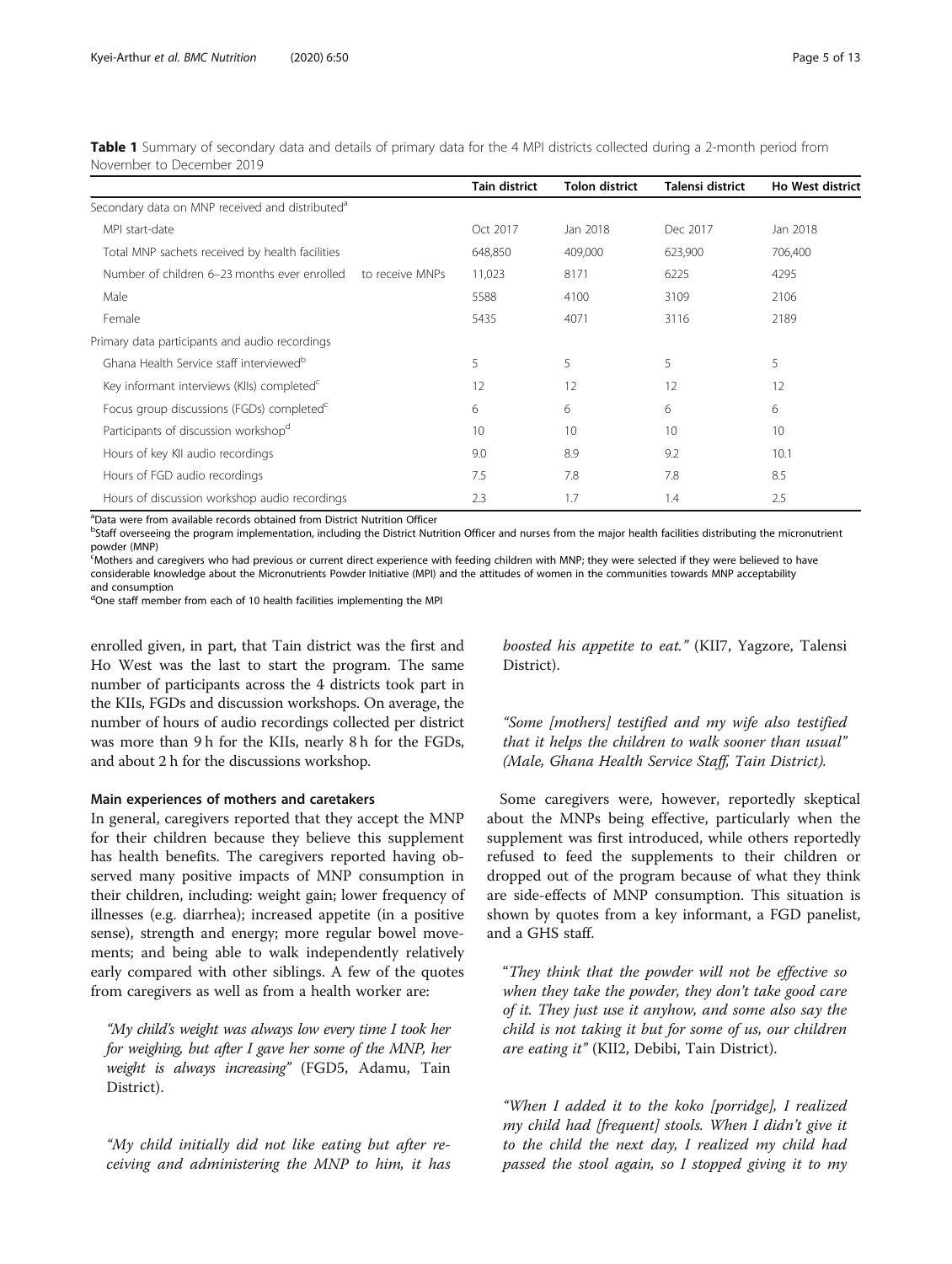child because I thought it was the powder that was causing the stools. I complained to the nurse when I came for weighing. I have observed that my child doesn't like it. It is not good for my child. My child passes a lot of stool so I have stopped giving it to him/her" (FGD2, Kpedze, Ho West District).

"When we introduced the MNPs, some mothers reported that their children were experiencing diarrhea. When they give it to the children, the children vomit. These were some of the challenges the mothers were facing. Due to these challenges, some mothers would collect the MNP but they wouldn't give it as expected. They collect the MNP and dump it somewhere" (Female, Discussion Workshop, Talensi District).

In at least one district (Tain), some of the advice received by caregivers concerning MNP administration to children appeared conflicting or inappropriate. One such advice prohibiting the mixing of MNP with "light porridge", and another for caregivers whose children do not like eating food mixed with MNP were observed in the following quotes:

"The mothers complain that if they don't put the MNP into porridge, their children do not like to consume it. But they are not supposed to put it into light porridge" (Male, Ghana Health Service Staff, Tain District).

"I was told to mix the powder with my food and eat it hurriedly whilst my child suckled. I was told to take it so that the child would get the benefits of the supplement from sucking the breastmilk" (FGD3, Bruhani, Tain District).

# Main experiences of the GHS program implementers Increased patronage of CWC services

Frontline nurses reported that the introduction of the MPI has contributed to an increased CWC patronage by mothers and caregivers. That is, being enrolled in the program and the prospect of receiving MNPs upon attending the CWC have motivated many mothers to bring their children to CWCs each month. Some of the nurses explained as follows:

"It increased the CWC attendance because the mothers know that the nurses will give them something when they attend the CWC" (Male, Discussion Workshop, Tain District).

"Initially, after completion of immunization, the children were no longer brought to the CWC. But now,

"The mothers know that it is good to bring their children to the CWC always, because that is how they receive the MNP. They know that if they miss the CWC, they won't get the MNP if the nurses do not visit them in the homes" (Male, Ghana Health Service Staff, Ho West district).

Ghana Health Service Staff, Tolon District).

# Interest and appreciation among caregivers for the MPI targeting children

Health workers reportedly find that caregivers generally appreciate the MPI intervention targeting the children. This positive attitude of caregivers towards the MPI tends to encourage acceptability of the MNP thereby promoting program implementation. One of the health workers explained:

"Mothers appreciate and like the intervention targeting the children" (Male, Ghana Health Service Staff, Tolon District).

# Certain organoleptic characteristics, side-effects, and MNP misuse negatively affecting program uptake

The reported complaints of various undesirable organoleptic characteristics of the MNP (e.g. it is reported to impart taste and colour to food) as well as possible sideeffects of its consumption in some children appear to negatively affect program uptake. In addition, some mothers reportedly give the MNP to their children who are < 6 months of age, contrary to advice. Such children tend to experience more of the negative side-effects, thereby creating a bad impression about MNP consumption and reducing acceptability even among mothers of children ≥6 months of age. The following quotes explain:

"When the baby passes stool, it smells, and there are indications of a disease. It occurred after giving the MNPs" (FGD2, Bruhani, Tain District).

"Some mothers say that when they mix the MNP with food, their children reject it, or they vomit, suffer diarrhea, or their stools turn black" (Male, Ghana Health Service Staff, Ho West District).

"Some mothers collect the MNP and give them to children who are not yet 6 months of age, only to conclude that the MNP is not good. Such mothers refuse to give the MNP to the children even when the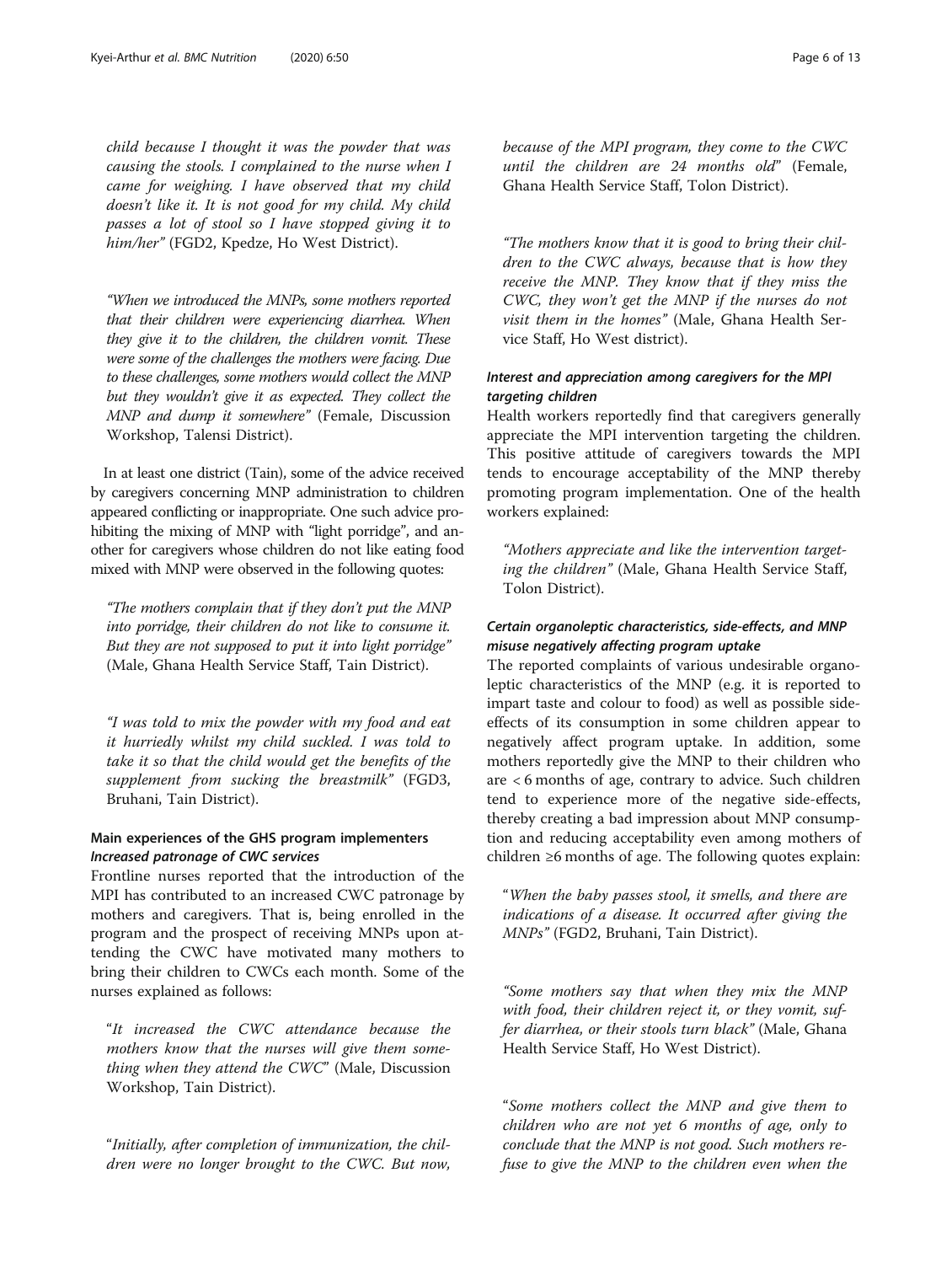children reach 6 months of age." (Male, Discussion Workshop, Tain District).

Challenges related to inadequate community sensitization In at least two districts (Tain and Tolon), there were reported negative rumours that the MNP might be a birth control substance for children, and that, the MNP was being distributed for free because it is inferior. Some fathers reportedly prevent their children from taking the MNP because the fathers were not adequately engaged or sensitized about the program before the program was rolled out. Some participants explained:

"When the implementation of the MPI started, some community members had a misconception that the MNP is a form of family planning. That is, we [health workers] don't want their children to give birth to more children when they grow up. As a result, some men told their wives not to accept the MNP" (Female, Discussion Workshop, Tolon District).

"When you come to our communities, majority of girls 16 years and above have given birth, so they thought the MNP would cause the young children not to give birth that early when they grow up" (Male, Discussion Workshop, Tain District).

"Another challenge is that some fathers prevent their children from taking the MNP. Those fathers feel they are the head of the family, so no one can challenge their words or rules. Thus, although some women would collect the MNP from the nurses, the fathers do not allow them to feed the MNP to the children" (Male, Discussion Workshop, Tain District).

# Logistical or administrative challenges

Program implementers mentioned several logistical and administrative challenges, including: frequent MNP shortages in some districts (eg. Tain, Tolon and Talensi); challenges of using the current MNP distribution register which consists of loose sheets (as opposed to a bound booklet) and can therefore get lost or torn easily; poor means of transporting MNP from the regional stores to health facilities; lack of MNP counselling and information materials for caregivers; and inadequate training on MNP for program implementers. Some of the quotes from participants are:

"One problem has to do with the register. The register consists of loose A3 sheets not bound together in

"The only material we have is the MPI training manual. We need posters we could paste at the health facilities. When we are counselling or educating the mothers, we have to remove a sachet from the box and use it to demonstrate to the mothers. I think that when mothers see the posters, they can understand it when we explain it to them. We didn't get enough materials" (Male, Ghana Health Service Staff, Talensi District).

"The number of staff that was trained didn't go well. With regard to the staff we trained, some of them have been transferred and others are in school. This is why we need refresher training." (Female, Ghana Health Service Staff, Tolon District).

# Successful strategies used to by program implementers

Frontline nurses found several successful strategies to address some of the challenges they experience in the implementation of the MPI:

# One-on-one education and counselling sessions for caregivers

In many cases, frontline staff use "one-on-one" home contacts to educate caregivers about MNP and its potential benefits and side-effects. In addition, the nurses encourage caregivers to give the MNP to their children, since the potential benefits of the MNP outweigh the side-effects. They also advise mothers that: (a) the side effects are not uncommon to MNP consumption and that, they disappear, or they are easily treated and (b) children who do not initially like the MNP taste eventually get used to it.

"I educate them about the need to encourage their children to consume the MNPs" (Male, Ghana Health Service Staff, Ho West District).

"In terms of bitterness, we tell them that as time goes on, the children will become used to it" (Male, Ghana Health Service Staff, Tain District).

In addition, frontline staff try to involve other stakeholders such as community health volunteers, community health committee, mother-to-mother support groups, and father-to-father support groups to help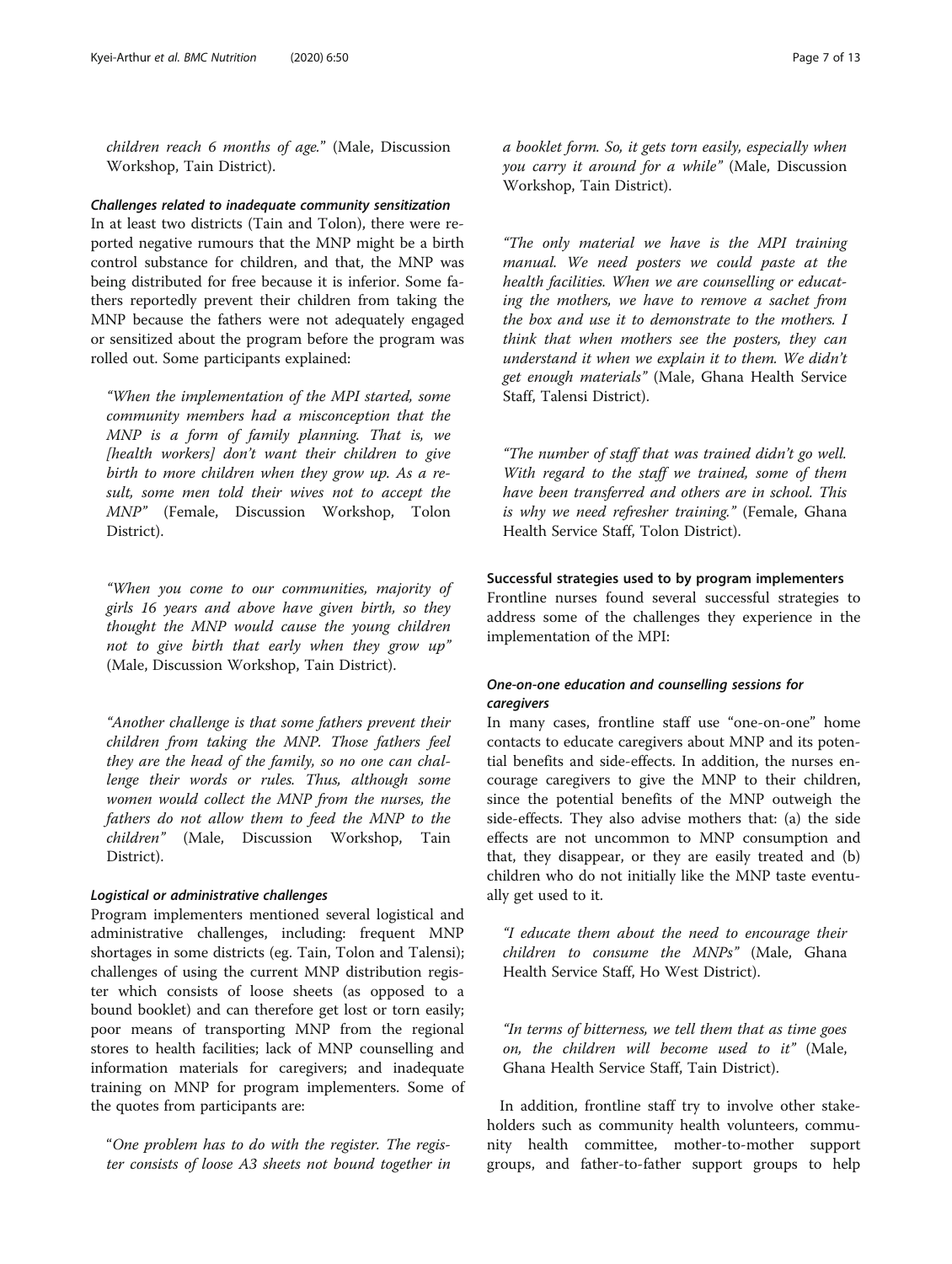educate community members on the side-effects of MNP and to dispel suspicions and rumours about the MPI.

"We had to move quickly. We have mother-tomother support groups, father-to-father support groups, and health committees. Through them we were able to manage the misconception that MNP is a form of family planning" (Male, Discussion Workshop, Tain District).

"With the involvement of the community health nurses (CHNs) and the volunteers, it was communicated very well to the community members for them to really understand the MNPs, its benefits, and side-effects" (Female, Discussion Workshop, Tolon District).

# Educating other health workers and community health volunteers not directly involved in the MPI implementation

Frontline staff often educate community volunteers and other health workers who are not directly involved in the MPI implementation. Once trained, these individuals also help in promoting the program. A participant explained as follows:

"When we started the program, we, the community health nurses, were a lot so the other nurses were not part of it. Eventually, we also made sure they were aware of the program. Because there are some mothers who would go and show the MNP to the other nurses. So we wanted them to be aware so that whenever need be, they also encourage the mothers to feed the MNPs to the children. Also, the Community-Based Surveillance (CBS) volunteers in the communities are very influential. So, we also made sure they were informed about the program." (Male, Discussion Workshop, Tain District).

# Asking mothers to share success stories

Frontline nurses often provide opportunities for caregivers who have fed MNP to their children and believe the children have benefited from the consumption (e.g. look stronger and more energetic than before) to share their success stories with others. This sharing of success stories helps to motivate other caregivers to feed the MNP to their children as well.

"I know some mothers who are taking the MPI seriously, so I sometimes schedule those mothers to come to some of the CWC sessions. Then I use their children as examples so that others would see the difference. I don't take mothers who are better off in

the community. I take those who are similar to the majority of the mothers. Those mothers will now educate other mothers about the MNP" (Male, Ghana Health Service Staff, Talensi District).

# Tracing mothers and caregivers to their homes to address their concerns

As part of their routine home visits, frontline nurses and community health workers often trace mothers and caregivers to their homes to address the mothers' concerns regarding the MNP consumption. The nurses also carry out home visits to monitor adherence to the advice about the use of the MNPs. One of the nurses explained as follows:

"We make sure that those mothers who default, we trace to their home" (Male, Discussion Workshop, Tain District).

# Assuring mothers/caregivers that MNPs have been used elsewhere in Ghana before

To assuage mothers' fears about the use of the MNPs, frontline nurses say they usually assure caregivers that MNP has been used elsewhere in Ghana before (i.e. in several previous research trials) and therefore they are not new in the country. This helps mothers and caregivers to commit to using the MNPs in the diets of their children. One KII participant explained:

"The nurses explain to the mothers that the MNP come from the district health directorate, and that they have been used elsewhere in Ghana before being brought here" (KII4, Debibi, Tain District).

#### Facilitators and barriers to MPI implementation

Table [2](#page-8-0) documents the facilitators and barriers to the MPI implementation and program uptake in the 4 districts focusing on 4 aspects of the program namely: (i) MNP acquisition at the district level and in the health facilities, (2) MNP distribution to mothers and caregivers, (3) records keeping and monitoring, and (4) MNP acceptability and consumption. The main facilitators of program implementation identified include: a generally regular MNP availability in health facilities, especially those in the Ho West district; use of several routine health contact points to introduce or distribute MNPs to mothers and caretakers; a fairly strong social mobilization strategy in which stakeholders including community health committee members, community volunteers, opinion leaders, chiefs, and queen mothers are engaged; good integration of the MPI with IYCF services during CWCs; strong involvement of the District Nutrition Officers providing support to frontline community health nurses; "one-on-one" education and counseling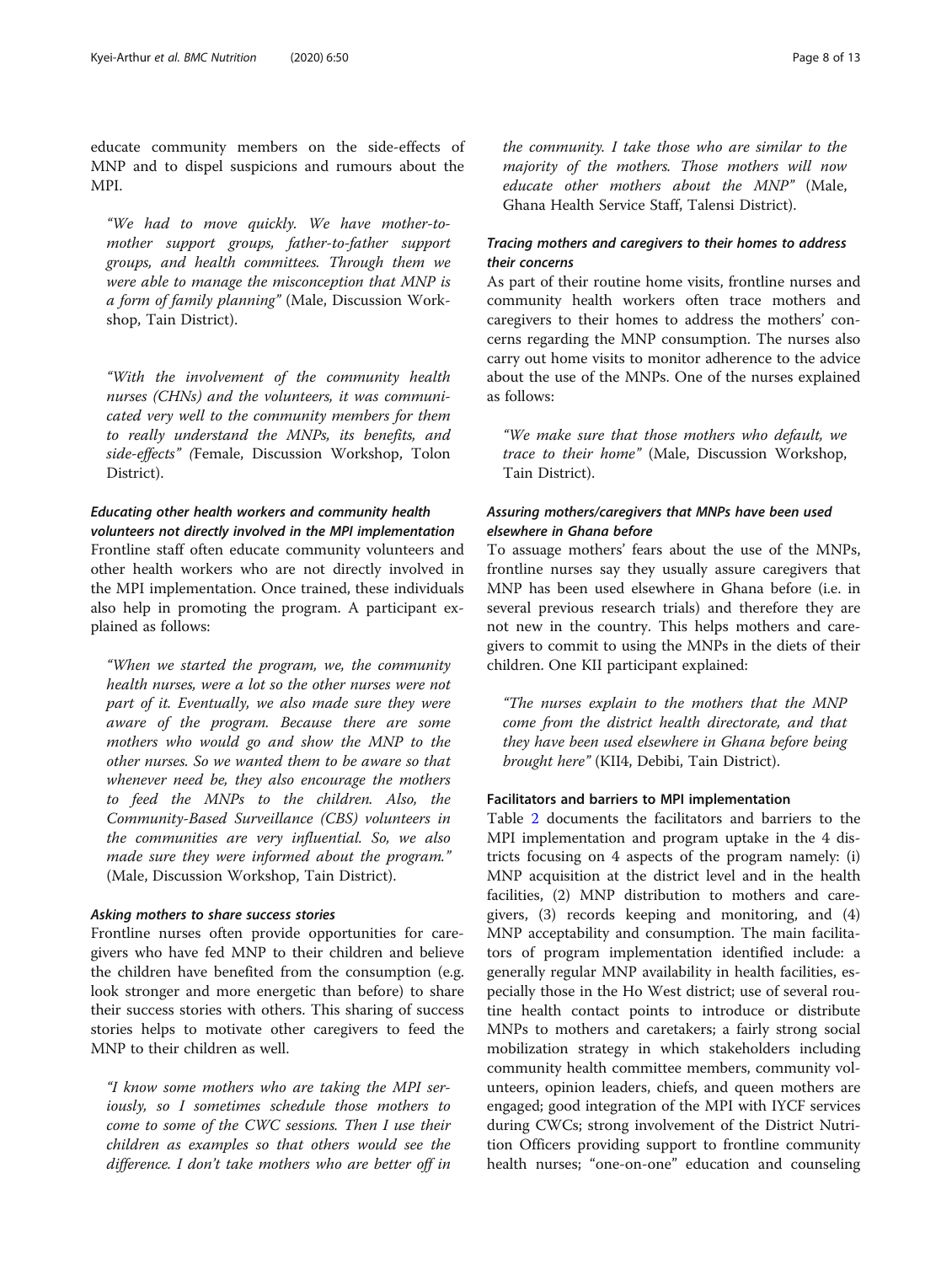| Aspect of program                                                | <b>Facilitators<sup>a</sup></b>                                                                                                                                                                                                                                                                                                                                                                                                                                                                                                                                                                                                                                                                                                                                                                                                                                                                                                                                                                                                                                                                                                                                                                                                                                                                                                                                      | <b>Barriers</b> <sup>b</sup>                                                                                                                                                                                                                                                                                                                                                                                                                                                                                                                                                                                                                                                                                                                                            |
|------------------------------------------------------------------|----------------------------------------------------------------------------------------------------------------------------------------------------------------------------------------------------------------------------------------------------------------------------------------------------------------------------------------------------------------------------------------------------------------------------------------------------------------------------------------------------------------------------------------------------------------------------------------------------------------------------------------------------------------------------------------------------------------------------------------------------------------------------------------------------------------------------------------------------------------------------------------------------------------------------------------------------------------------------------------------------------------------------------------------------------------------------------------------------------------------------------------------------------------------------------------------------------------------------------------------------------------------------------------------------------------------------------------------------------------------|-------------------------------------------------------------------------------------------------------------------------------------------------------------------------------------------------------------------------------------------------------------------------------------------------------------------------------------------------------------------------------------------------------------------------------------------------------------------------------------------------------------------------------------------------------------------------------------------------------------------------------------------------------------------------------------------------------------------------------------------------------------------------|
| MNP acquisition at<br>district level and in<br>health facilities | • Fairly regular availability of the MNPs at the health facilities<br>ensure regular supply to mothers/caregivers                                                                                                                                                                                                                                                                                                                                                                                                                                                                                                                                                                                                                                                                                                                                                                                                                                                                                                                                                                                                                                                                                                                                                                                                                                                    | • Difficulty with transportation to collect MNP from regional<br>or district capital to health facilities.                                                                                                                                                                                                                                                                                                                                                                                                                                                                                                                                                                                                                                                              |
| MNP distribution to<br>mothers and<br>caregivers                 | • Several contact points to introduce or supply MNP to<br>mothers and caregivers, including: Child Welfare Clinics,<br>community durbars, home visits by community health<br>nurses, information centers, out-patient departments of<br>health centers, radio, and outreaches.<br>• Frontline nurses' ability to deliver messages on MNP use to<br>mothers/caregivers, including how to mix the MNP with<br>home-prepared food.<br>• Generally good social mobilization including involvement of<br>community health committee members, community<br>volunteers, opinion leaders, chiefs, and queen mothers to<br>endorse and support the program.<br>• Effective integration of the MNP program with the<br>promotion of infant and young child feeding counselling<br>reinforces each other.<br>• Strong involvement of District Nutrition Officer offers strong<br>support to frontline nurses.<br>• Tracing mothers to their homes to monitor adherence and<br>address the concerns.                                                                                                                                                                                                                                                                                                                                                                             | • Absence of counselling cards, flip charts, posters, and<br>leaflets specially made for the MNP distribution is making<br>education about MNP difficult.<br>• Inadequate training for the MNP Program managers and<br>frontline nurses, and no refresher training thereafter.<br>• High turn-over of health workers means that those initially<br>trained on MNP may no longer be available to support<br>implementation.                                                                                                                                                                                                                                                                                                                                              |
| Records keeping and<br>monitoring                                | • None identified                                                                                                                                                                                                                                                                                                                                                                                                                                                                                                                                                                                                                                                                                                                                                                                                                                                                                                                                                                                                                                                                                                                                                                                                                                                                                                                                                    | • Register used to record the particulars of beneficiary<br>children are loose sheets with no serial numbers; it is<br>difficult to handle these loose sheets, especially during<br>outreach services, since the papers can easily get torn or<br>lost.<br>· Inadequate supply of registers to record the particulars of<br>beneficiary children.                                                                                                                                                                                                                                                                                                                                                                                                                       |
| consumption                                                      | $MNP$ acceptability and $\cdot$ Mothers'/caregivers' and health workers' motivation to<br>improve or promote the health and nutrition of children in<br>the district.<br>• Understanding (among frontline nurses and women/<br>caregivers) of the positive outcomes associated with MNPs<br>consumption is necessary to motivate families to use MNPs<br>regularly and appropriately.<br>· Good counselling technique by frontline nurses, e.g. in Ho<br>West, frontline nurses use the acronym "AFATVRAH" (Age,<br>Frequency, Amount of food, Texture, Variety, Responsive<br>feeding and Hygiene) to remind themselves regarding what<br>they are supposed to counsel women/caregivers about.<br>• Frontline nurses' reported show of respect and patience as<br>they deal with mothers and caregivers promote uptake of<br>the program.<br>· "One-on-one" education and counselling sessions for some<br>mothers help to address specific issues such as potential<br>side-effects, reported refusal to consume food mixed with<br>MNP, misconception that MNPs are a birth control substance<br>for children, etc.<br>• Frontline nurses often provide the opportunity for mothers<br>to share success stories about MNP consumption with others.<br>· Food preparation demonstration to let mothers know that<br>MNPs do not change taste of food considerably. | · Perceived inadequate community sensitization before<br>program implementation<br>• Lack of full community support for the program.<br>· Skeptism of some mothers/caregivers about the MNPs<br>being effective, especially during the early phase of the<br>program.<br>• Claims that the MNP changes the colour and/or taste of<br>food (eg if mixed with a small quantity of food) tend to<br>reduce acceptance.<br>• Children's experience of side-effects (whether perceived or<br>actual) may reduce adherence to supplement intake.<br>• Conflicting or inappropriate advice concerning MNP<br>administration received by mothers/ caregivers.<br>• Misconception and rumours that MNPs are a birth control<br>substance for children tend to reduce acceptance. |

<span id="page-8-0"></span>Table 2 Facilitators and barriers to Micronutrient Powder Initiative (MPI) implementation in 4 districts in Ghana based on data

utilize the program as promoted b Barriers were defined as factors militating against successful program implementation or uptake

for mothers who report side effects; and tracing mothers/caregivers to their homes to monitor adherence and address concerns.

The main barriers to program implementation identified are: several administrative and logistical challenges negatively affecting effective program delivery (eg. lack of counselling and communication materials specially designed for the MPI, challenges with the MNP distribution register, etc); negative rumours and suspicions towards the program (especially in the Tain and Tolon districts) causing some fathers to refuse their children's enrolment into the program; absence of refresher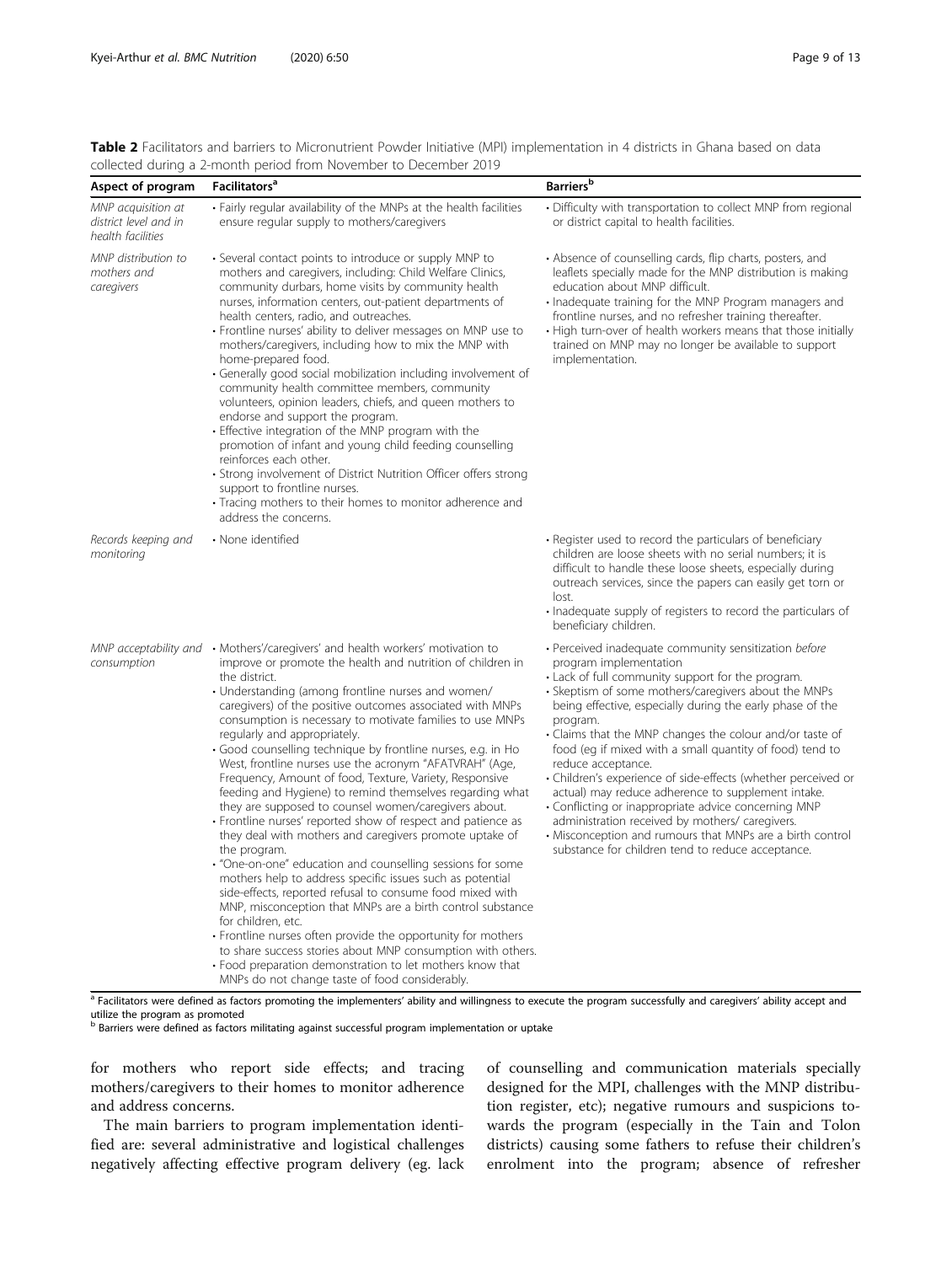training on the MPI for frontline health workers; children's experience of side-effects causing some mothers not to use the MNPs; and undesirable organoleptic characteristics of the MNPs presumably enhanced by confusion about which foods to mix the supplements with and how.

#### **Discussion**

The purpose of this study was to document the lessons learned from the implementation of the ongoing pilot MPI implemented in the Tain, Tolon, Talensi, and Ho West districts since 2017. Findings from the interviews and discussions with GHS staff involved in the program implementation, and from KIIs and FGDs with caregivers who have direct experience with the program suggest that caregivers generally accept the use of MNP for home-fortification of foods for their children. Caregivers said they have observed many positive effects of MNP consumption in their children, notably: increased appetite; less frequent illnesses; increased energy or strength; increased weight; and being able to walk independently relatively early.

Studies from similar MNP intervention programs in Ethiopia [[18\]](#page-11-0), Mali [\[19\]](#page-11-0), and Peru [[20\]](#page-11-0) have reported positive impacts including improvements or increases in children's weight, appetite, and energy/activity levels. While relatively few facilitators and barriers were identified for MNP acquisition at district level and in health facilities, and for MNP record keeping and monitoring, several were documented for MNP distribution to mothers and caregivers, and for MNP acceptability and consumption. Across various aspects of the MPI examined, relatively more facilitators were identified compared with the number of barriers, which suggests that the potential of the program to deliver micronutrients to children in the 4 districts may be promising.

The marked differences among the districts in terms of the amounts of MNP received and the number of children enrolled warrant discussion. First, the amounts of MNP received by the districts reflected the estimated numbers of children 6–23 months of age in the districts, which were used by UNICEF and GHS as the basis for determining the number of sachets required by each district, assuming that children 6–23 months constitute 6% of each district's population. It is also possible that Ho West received the largest amount of MNP because it is closest to Accra and presumably would have relatively less difficulty collecting MNP from the national collection point in Accra. Besides their relatively small population sizes, the longer distances of Tolon and Talensi from Accra might contribute to why those districts received lower amounts of MNPs compared with Ho West or Tain. On the other hand, inadequate community sensitization and social mobilization on MNP use might account for the relatively low level of enrolment of children in the Ho West district compared with the other districts.

Given that the exact frequency of MNP distribution (eg. all 90 sachets at once every 6 months or 30 sachets every other month, etc.) is influenced by local contexts [[28\]](#page-11-0), it is unclear if the "3 months on, 3 month off" distribution regimen adopted by the GHS affected MNP acceptability, coverage and/or intake adherence. It is noteworthy that in this Ghana situation, the MNP distribution is integrated with monthly growth monitoring or CWC attendance. This allows relatively more frequent contacts with mothers and caregivers enrolled into the program, thereby increasing the potential of mothers and caregivers to understand and accept to use the MNPs [[28\]](#page-11-0).

The caregivers' descriptions of their children's "response" to MNP consumption are noteworthy. First, these descriptions appear to match what one would expect in micronutrient-deficient children responding positively to a micronutrient supplementation. For example, previous studies in Ghana [\[14,](#page-11-0) [30](#page-12-0)] showed that a greater percentage of children 6 months of age consuming multiple micronutrients were able to walk independently by 12 months of age than children receiving no intervention. Second, it is unknown from this qualitative cross-sectional study what proportion of mothers and caregivers feeding MNP to their children have made these observations, but these narratives are consistent with reports of persistently high prevalence of anemia among infants and children in Ghana [\[3](#page-11-0)].

There are several lessons learned or implications to be derived from these findings. First, the large number of children enrolled into the program, coupled with caregivers' observation of positive response in the children suggests that incorporating the use of MNP into routine IYCF services at the CWCs is feasible within GHS and acceptable to mothers, and may help reduce anemia and possibly other micronutrient deficiencies among children 6–23 months of age in Ghana, if this intervention is carried out on a larger scale.

Another lesson learned is that a stronger community sensitization and social mobilization strategy would be necessary for the current pilot program as well as for any further scale-up. It sounds to reason that a weak community sensitization before the beginning of the pilot MPI might be a possible reason for the negative rumour and suspicion about the program in the Tain district, and some fathers' refusal to allow their children to consume the MNP in some districts.

The reported complaints that children consuming MNP experience various side effects (e.g. diarrhea, darkening of stools, unusually smelly stools, and constipation) are probably not surprising, given that similar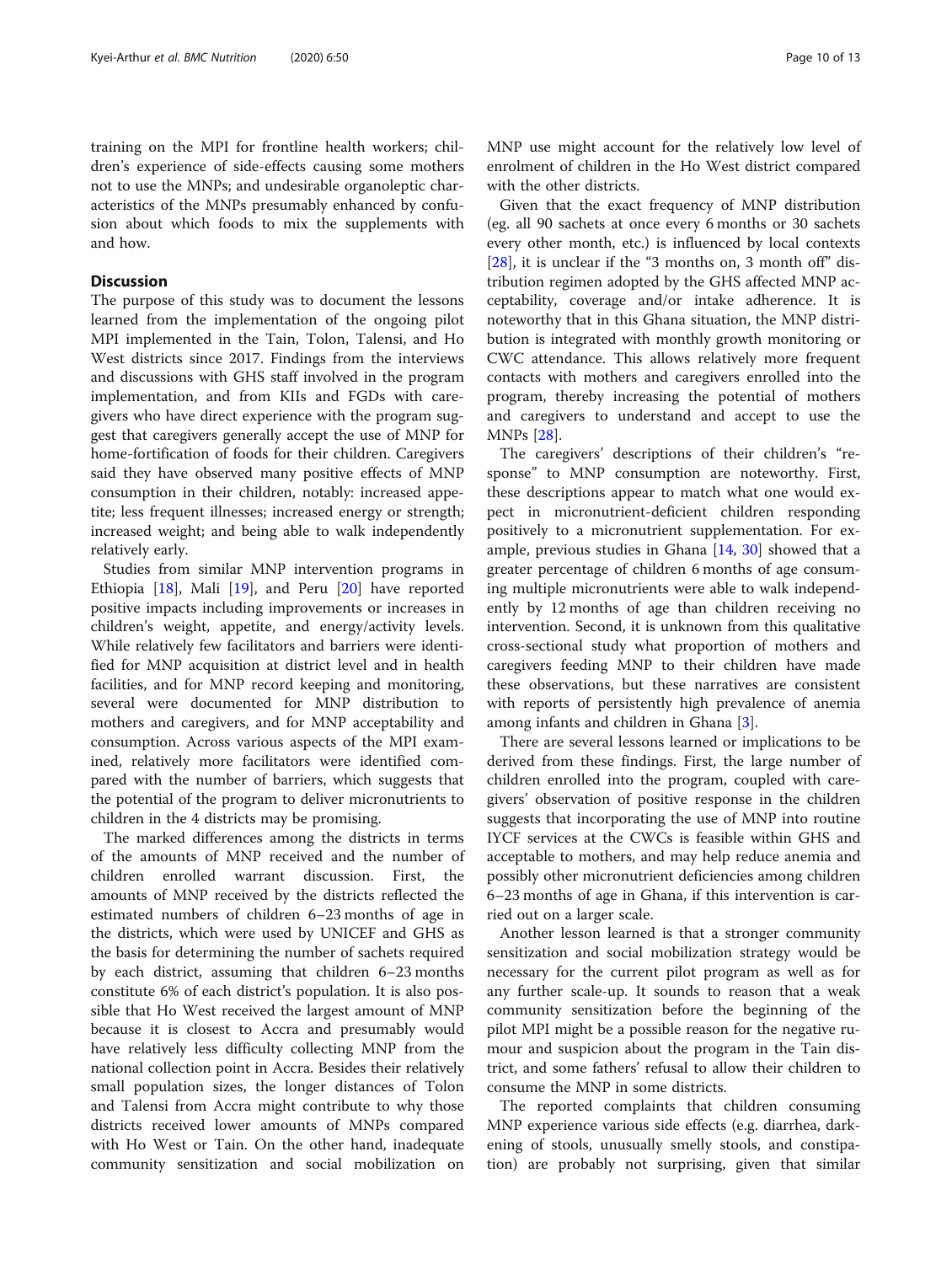<span id="page-10-0"></span>complaints have been reported from elsewhere in Sub-Saharan Africa, including change in the color, taste, smell and texture of food when mixed with MNP [[18](#page-11-0), [19,](#page-11-0) [31](#page-12-0)]. Similarly, mothers in Indonesia complained about MNP changing the taste and color of food [[32](#page-12-0), [33\]](#page-12-0). It is possible there was a bias of over-reporting these possible side effects, as observed in South Africa [\[34](#page-12-0)], with mothers and caregivers wrongly attributing any symptom to the addition of MNPs to the children's food. In Uganda [[35](#page-12-0)], mixing MNP with food prepared using soda ash (sodium carbonate) reportedly resulted in organoleptic changes to the food, but we are not aware that such cooking practice is common in the 4 districts. Here, a lesson learned is that moving forward, it would be important for frontline nurses to be able to advise caregivers adequately that such side-effects are not uncommon with MNP consumption, and therefore, they should not alarm caregivers excessively. This will require frontline nurses to be given refresher training from time to time, along with the necessary counselling and communication materials. Intensifying education for mothers and caregivers would improve the acceptability of the MNP, and help manage potential side-effects.

Another lesson learned is that several administrative and logistical challenges (e.g. frequent shortages of MNPs in some health facilities, lack of adequate means to transport MNPs from the regional or district level to the health facilities, etc.) remain, or do emerge from time to time. Previous studies on MNP have identified shortage of MNPs, lack of educational tools, and inadequate training as barriers to MPI implementation [[20](#page-11-0), [21,](#page-11-0) [36](#page-12-0)]. These challenges need to be consciously identified and managed, in order for the program to run effectively and thereby achieve its objectives.

A major strength of this study was the ability to interview and/or have discussions with both caregivers and program implementers from across several sub-districts within each district. Using various data collection strategies, including interviews with program managers, KIIs, FGDs and discussion workshops, was another strength. Additionally, since all the KIIs and FGDs were conducted in the local languages, and all interactions with study participants were audio-recorded before being transcribed verbatim, there was probably nothing that was said by any participant which was lost in the analysis. A few weaknesses deserve mention: first, the participants were not selected randomly and therefore it is possible that their responses may be biased in favour of the MPI; second, the number of mothers and caregivers involved in the KIIs and FGDs may be small compared with the total number whose children have been enrolled in the MPI; third, mothers and caregivers wanted the MPI to continue in their respective districts so it is possible that they gave socially desirable responses.

# **Conclusions**

The pilot MPI is well integrated into the GHS' institutional routine, and that, MNP is generally well-accepted by mothers and caregivers. Suggested actions to help address existing challenges are to: strengthen social mobilization and community sensitization; intensify education for caregivers on regular and appropriate use of the MNP; equip frontline nurses with the skills and communication materials to manage side-effects; and provide the needed logistics for the program to run smoothly. Further research is needed to evaluate the effectiveness of the MPI in reducing anemia and micronutrient deficiencies among children 6–23 months of age in Ghana.

#### Supplementary information

Supplementary information accompanies this paper at [https://doi.org/10.](https://doi.org/10.1186/s40795-020-00382-3) [1186/s40795-020-00382-3](https://doi.org/10.1186/s40795-020-00382-3).

Additional file 1: Supplementary file 1 Appendix 1. Questionnaire guide for Staff of Ghana Health Service. This questionnaire guide was used to elicit information about program implementation and staff observations, experiences and lessons learned.

Additional file 2: Supplementary file 2 Appendix 2. Key Informants Interview Guide. This interview guide was used to collect information on mothers' and caregivers' observations or experiences and difficulties participating in the Micronutrient Powder Initiative.

Additional file 3: Supplementary file 3 Appendix 3. Focus Group Discussion (FGD) Guide. This discussion guide was used to collect information on mothers' and caregivers' observations or experiences participating in the Micronutrient Powder Initiative.

#### Abbreviations

CWC: Child Welfare Clinic; FGD: Focus Group Discussion; GHS: Ghana Health Service; GMP: Growth Monitoring and Promotion; IYCF: Infant and young child feeding; KII: Key informant interview; MNP: Micronutrient powder; MPI: Micronutrient Powder Initiative

#### Acknowledgments

We thank the following for their support: Dr. Patrick Aboagye (Director, Family Health Division, GHS), the Regional Directors of Health Services including Dr. Kofi Issah (Bono region), Dr. John Abenyeri (Northern region), Dr. Winifred Ofosu (Upper East region) and Dr. Timothy Letsa (Volta region), the Regional Nutrition Officers including Ms. Benedicta Atulbire Aganiba (Bono region), Hajia Patricia S. Amadu (Northern region), Ms. Gloria Kobati (Upper East region), Mr. Nutifafa Glover (Volta region), and Mrs. Bernice Worlali Kunutsor (Volta region), and the District Nutrition Officers including Mr. Prince Afriyie (Tain district), Mr. Yakubu Aziz (Tolon district), Mrs. Maria Mahama (Talensi district) and Mr. Godwin Tawiah-Dzasah (Ho West municipality).

#### Authors' contributions

The authors' responsibilities are as follows — ABM and LS: conceived the research idea; SA-A: designed the research; SA-A and FKA: conducted the research; FKA: performed the data analysis; SA-A and FKA: wrote the manuscript; RS, JA, AM, LS, EA: reviewed the draft manuscript; All co-authors: read and approved the manuscript.

#### Funding

This study was funded by a grant from the Government of Netherlands and UNICEF. UNICEF had a role in the decision to submit the results of this study.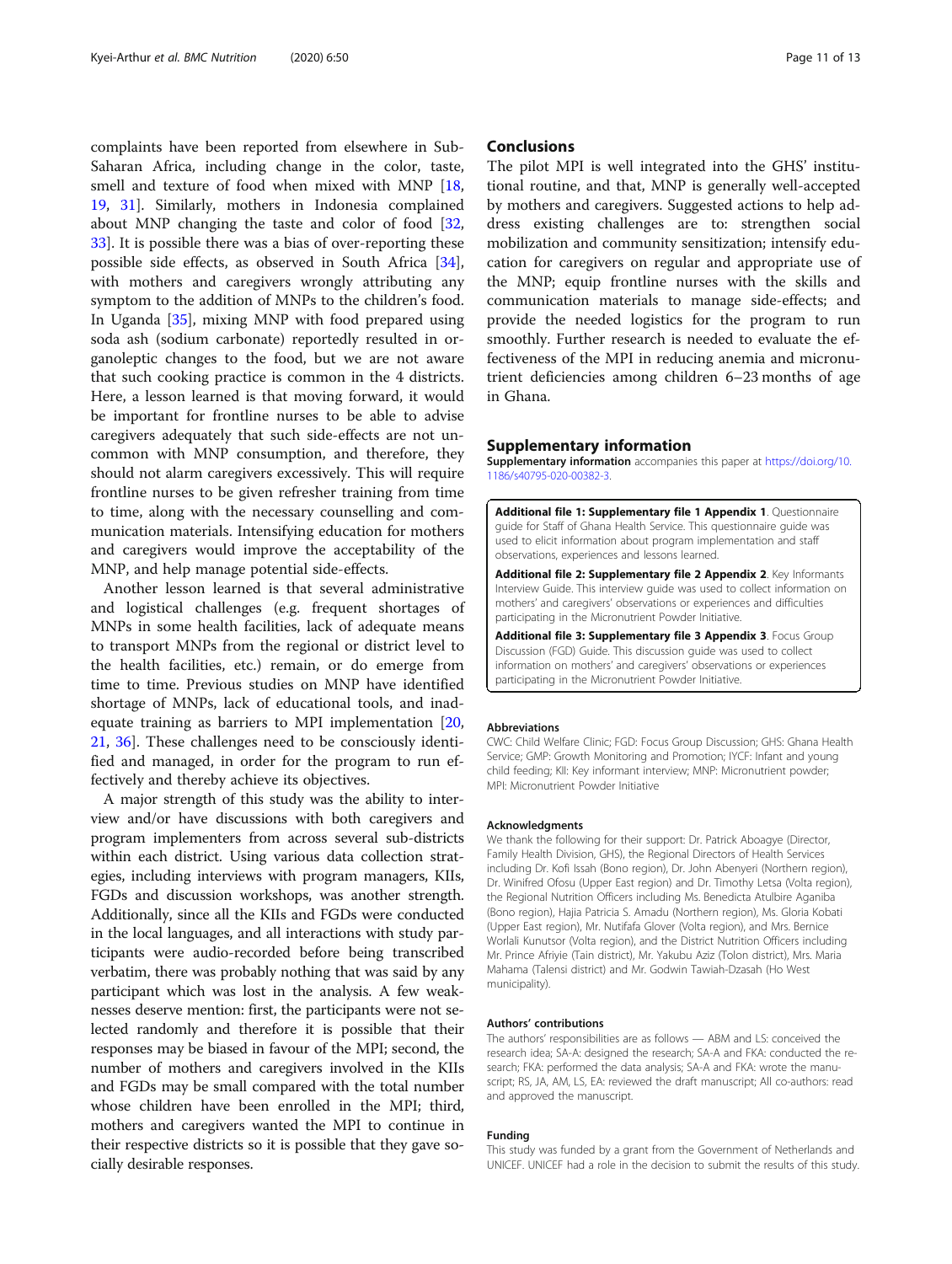# <span id="page-11-0"></span>Availability of data and materials

The data sets used or analyzed during this current study are available from the corresponding author at reasonable request, and with permission from UNICEF. Dataset requests may be sent to Seth Adu-Afarwuah [\(ct3665@gmail.com](mailto:ct3665@gmail.com)).

#### Ethics approval and consent to participate

Ethics approval for this study was obtained from the Ghana Health Service Ethics Review Committee. Permission to interview the GHS staff was obtained from the Director, Family Health Division, Ghana Health Service. Written informed consent was obtained from all study participants, after details of the study were provided, and those willing to participate in the study had signed or thumb-printed the informed consent form. No further administrative permissions and/or licenses were needed or acquired by the team to access the data used in this research.

#### Consent for publication

Not applicable.

#### Competing interests

The authors declare that they have no competing interests.

#### Author details

<sup>1</sup> Regional Institute for Population Studies, University of Ghana, Legon, Accra, Ghana. <sup>2</sup>UNICEF Ghana, 4-8th Rangoon Close, Cantonments, Accra-North, Ghana. <sup>3</sup>Ghana Health Service, Accra, Ghana. <sup>4</sup>Department of Nutrition and Food Science, University of Ghana, Legon, Accra, Ghana.

# Received: 24 April 2020 Accepted: 14 September 2020 Published online: 09 November 2020

#### References

- Ritchie H, Roser M: Micronutrient Deficiency. 2019. Published online at [OurWorldInData.org.](http://ourworldindata.org) Available from: [https://ourworldindata.org/](https://ourworldindata.org/micronutrient-deficiency) [micronutrient-deficiency](https://ourworldindata.org/micronutrient-deficiency). [cited 2019 Aug 30].
- 2. UG/GroundWork/UWisconsin-Madison/KEMRI/UNICEF. Ghana Micronutrient Survey. Accra: University of Ghana, GroundWork, University of Wisconsin-Madison, KEMRI-Wellcome Trust, UNICEF-Accra; 2017. Available from: [http://](http://groundworkhealth.org/wp-content/uploads/2018/06/UoG-GroundWork_2017-GHANA-MICRONUTRIENT-SURVEY_Final_180607.pdf) [groundworkhealth.org/wp-content/uploads/2018/06/UoG-GroundWork\\_201](http://groundworkhealth.org/wp-content/uploads/2018/06/UoG-GroundWork_2017-GHANA-MICRONUTRIENT-SURVEY_Final_180607.pdf) [7-GHANA-MICRONUTRIENT-SURVEY\\_Final\\_180607.pdf.](http://groundworkhealth.org/wp-content/uploads/2018/06/UoG-GroundWork_2017-GHANA-MICRONUTRIENT-SURVEY_Final_180607.pdf) [cited 2019 Oct 21].
- 3. GSS/GHS/ICF. Ghana Demographic and Health Survey 2014. Rockville: Ghana Statistical Service, Ghana Health Service, and ICF International; 2015. Available from: [https://dhsprogram.com/pubs/pdf/FR307/FR307.pdf.](https://dhsprogram.com/pubs/pdf/FR307/FR307.pdf) [cited 2019 Oct 17].
- 4. Bailey RL, West KP Jr, Black RE. The epidemiology of global micronutrient deficiencies. Ann Nutr Metab. 2015;66(Suppl 2):22–33.
- 5. Armar-Klemesu M, Osei-Menya S, Zakariah-Akoto S, Tumilowicz A, Lee J, Hotz C. Using ethnography to identify barriers and facilitators to optimal infant and young child feeding in rural Ghana: implications for programs. Food Nutr Bull. 2018;39(2):231–45.
- 6. WHO. WHO guideline: use of multiple micronutrient powders for point-ofuse fortification of foods consumed by infants and young children aged 6– 23 months and children aged 2–12 years. In: WHO guideline: use of multiple micronutrient powders for point-of-use fortification of foods consumed by infants and young children aged 6–23 months and children aged 2–12 years; 2016.
- 7. WHO: WHO guideline: Use of multiple micronutrient powders for point-ofuse fortification of foods consumed by infants and young children aged 6– 23 months and children aged 2–12 years. Licence: CC BY-NC-SA 3.0 IGO. World Health Organization, Geneva. 2016. Available from: [https://apps.who.](https://apps.who.int/iris/bitstream/handle/10665/252540/9789241549943-eng.pdf?ua=1) [int/iris/bitstream/handle/10665/252540/9789241549943-eng.pdf?ua=1.](https://apps.who.int/iris/bitstream/handle/10665/252540/9789241549943-eng.pdf?ua=1) [cited 2020 Feb 27].
- UN SDG Knowledge Platform. Sustainable Development Goals. New York: United Nations; 2015. Available from: [https://sustainabledevelopment.un.](https://sustainabledevelopment.un.org/sdgs) [org/sdgs.](https://sustainabledevelopment.un.org/sdgs) [cited 2020 Feb28].
- 9. WHO. Comprehensive implementation plan on maternal, infant and young child nutrition. In: Sixty-fifth World Health Assembly, Geneva, 21–26 May 2012. Resolutions and decisions, annexes. WHA65/2012/REC/1. Geneva: World Health Organization; 2012. Available from: [http://apps.who.int/gb/](http://apps.who.int/gb/ebwha/pdf_files/WHA65-REC1/A65_REC1-en.pdf) [ebwha/pdf\\_files/WHA65-REC1/A65\\_REC1-en.pdf.](http://apps.who.int/gb/ebwha/pdf_files/WHA65-REC1/A65_REC1-en.pdf)
- 10. WHO. The global strategy for women's, children's and adolescents' health (2016–2023). Survive, thrive transform. Geneva: World Health Organization;

2015. Available from: [http://www.who.int/life-course/partners/global](http://www.who.int/life-course/partners/global-strategy/global-strategy-2016-2030/en/)[strategy/global-strategy-2016-2030/en/.](http://www.who.int/life-course/partners/global-strategy/global-strategy-2016-2030/en/) [cited 2020 Feb 28].

- 11. Zlotkin S, Arthur P, Antwi KY, Yeung G. Treatment of anemia with microencapsulated ferrous fumarate plus ascorbic acid supplied as sprinkles to complementary (weaning) foods. Am J Clin Nutr. 2001;74(6):791–5.
- 12. Zlotkin S, Antwi KY, Schauer C, Yeung G. Use of microencapsulated iron (II) fumarate sprinkles to prevent recurrence of anaemia in infants and young children at high risk. Bull World Health Organ. 2003;81(2):108–15.
- 13. Christofides A, Asante KP, Schauer C, Sharieff W, Owusu-Agyei S, Zlotkin S, Multi-micronutrient sprinkles including a low dose of iron provided as microencapsulated ferrous fumarate improves haematologic indices in anaemic children: a randomized clinical trial. Matern Child Nutr. 2006;2(3): 169–80.
- 14. Adu-Afarwuah S, Lartey A, Brown KH, Zlotkin S, Briend A, Dewey KG. Randomized comparison of 3 types of micronutrient supplements for home fortification of complementary foods in Ghana: effects on growth and motor development. Am J Clin Nutr. 2007;86(2):412–20.
- 15. Zlotkin S, Newton S, Aimone AM, Azindow I, Amenga-Etego S, Tchum K, Mahama E, Thorpe KE, Owusu-Agyei S. Effect of iron fortification on malaria incidence in infants and young children in Ghana: a randomized trial. JAMA. 2013;310(9):938–47.
- 16. Schauer C, Sunley N, Hubbell Melgarejo C, Nyhus Dhillon C, Roca C, Tapia G, Mathema P, Walton S, Situma R, Zlotkin S, et al. Experiences and lessons learned for planning and supply of micronutrient powders interventions. Matern Child Nutr. 2017;13(S1):e12494.
- 17. UNICEF. NutriDash: Facts and figures Nutrition Programme Data for the SDGs (2015–2030). New York: United Nations Children's Fund; 2017. Available from: [https://www.ign.org/document.cfm?page\\_id=142003392](https://www.ign.org/document.cfm?page_id=142003392). [cited 2020 Aug 19].
- 18. Pelto GH, Tumilowicz A, Schnefke CH, Gebreyesus SH, Hrabar M, Gonzalez W, Wodajo HY, Neufeld LM. Ethiopian mothers' experiences with micronutrient powders: perspectives from continuing and noncontinuing users. Matern Child Nutr. 2019;15(S5):e12708.
- 19. Roschnik N, Diarra H, Dicko Y, Diarra S, Stanley I, Moestue H, McClean J, Verhoef H, Clarke SE. Adherence and acceptability of community-based distribution of micronutrient powders in southern Mali. Matern Child Nutr. 2019;15(S5):e12831.
- 20. Creed-Kanashiro H, Bartolini R, Abad M, Arevalo V. Promoting multimicronutrient powders (MNP) in Peru: acceptance by caregivers and role of health personnel. Matern Child Nutr. 2016;12(1):152–63.
- 21. McLean J, Northrup-Lyons M, Reid RJ, Smith L, Ho K, Mucumbitsi A, Kayumba J, Omwega A, McDonald C, Schauer C, et al. From evidence to national scale: an implementation framework for micronutrient powders in Rwanda. Matern Child Nutr. 2019;15(3):e12752.
- 22. Siekmans K, Bégin F, Situma R, Kupka R. The potential role of micronutrient powders to improve complementary feeding practices. Matern Child Health. 2017;13(Suppl. 2):e12464.
- 23. FAO/WHO. Vitamin and mineral requirements in human nutrition. 2nd ed. Geneva: World Health Organization; 2004. Avialable from: [https://apps.who.](https://apps.who.int/iris/bitstream/handle/10665/42716/9241546123.pdf?ua=1) [int/iris/bitstream/handle/10665/42716/9241546123.pdf?ua=1.](https://apps.who.int/iris/bitstream/handle/10665/42716/9241546123.pdf?ua=1) [cited 2020 Aug 14].
- 24. WHO: Multiple Micronutrient Powders: For point-of-use fortification of foods consumed by Infants and children 6–23 months of age and children aged 2–12 years. World Health Organization. Geneva. 2018. Available from: [https://www.who.int/selection\\_medicines/committees/expert/22/](https://www.who.int/selection_medicines/committees/expert/22/applications/s10.1_micronutrient-powders.pdf?ua=1) [applications/s10.1\\_micronutrient-powders.pdf?ua=1](https://www.who.int/selection_medicines/committees/expert/22/applications/s10.1_micronutrient-powders.pdf?ua=1). [cited 2020 Aug 14].
- 25. MOH. Ghana counseling cards for mothers and TBAs. Accra: Ministry of Health; 1999. Available from: [https://www.ennonline.net/attachments/694/](https://www.ennonline.net/attachments/694/ghana-counseling-cards-for-mothers-and-tbas.pdf) [ghana-counseling-cards-for-mothers-and-tbas.pdf.](https://www.ennonline.net/attachments/694/ghana-counseling-cards-for-mothers-and-tbas.pdf) [cited 2020 Aug 24].
- 26. MOH/World Vision. Ghana National Community Health Worker Training Manual. Module 1: Community Health Basics Participant's Manual. Accra: Ministry of Health; 2015. Available from: [https://www.wvi.org/sites/default/](https://www.wvi.org/sites/default/files/Ghana%20CHW%20Curriculum%20Module%201%20Participant%27s%20Manual.Final_.pdf) [files/Ghana%20CHW%20Curriculum%20Module%201%20Participant%27s%2](https://www.wvi.org/sites/default/files/Ghana%20CHW%20Curriculum%20Module%201%20Participant%27s%20Manual.Final_.pdf) [0Manual.Final\\_.pdf.](https://www.wvi.org/sites/default/files/Ghana%20CHW%20Curriculum%20Module%201%20Participant%27s%20Manual.Final_.pdf) [cited 2020 Aug 24].
- 27. MOH/GHS. Community Health Officer Training Manual (Facilitator's Guide) Volume 1. Accra: Ministry of Health; 2009. Available from: [https://www.](https://www.popcouncil.org/uploads/pdfs/2009CHPS_CHOTrainingV1.pdf) [popcouncil.org/uploads/pdfs/2009CHPS\\_CHOTrainingV1.pdf.](https://www.popcouncil.org/uploads/pdfs/2009CHPS_CHOTrainingV1.pdf) [cited 2020 Aug 24].
- 28. HF-TAG. HF-TAG MNP Programmatic Guidance Brief: Programmatic guidance brief on the use of Micronutrient Powders for home fortification. Basel: The Home Fortification Technical Advisory Group. Sight and Life;